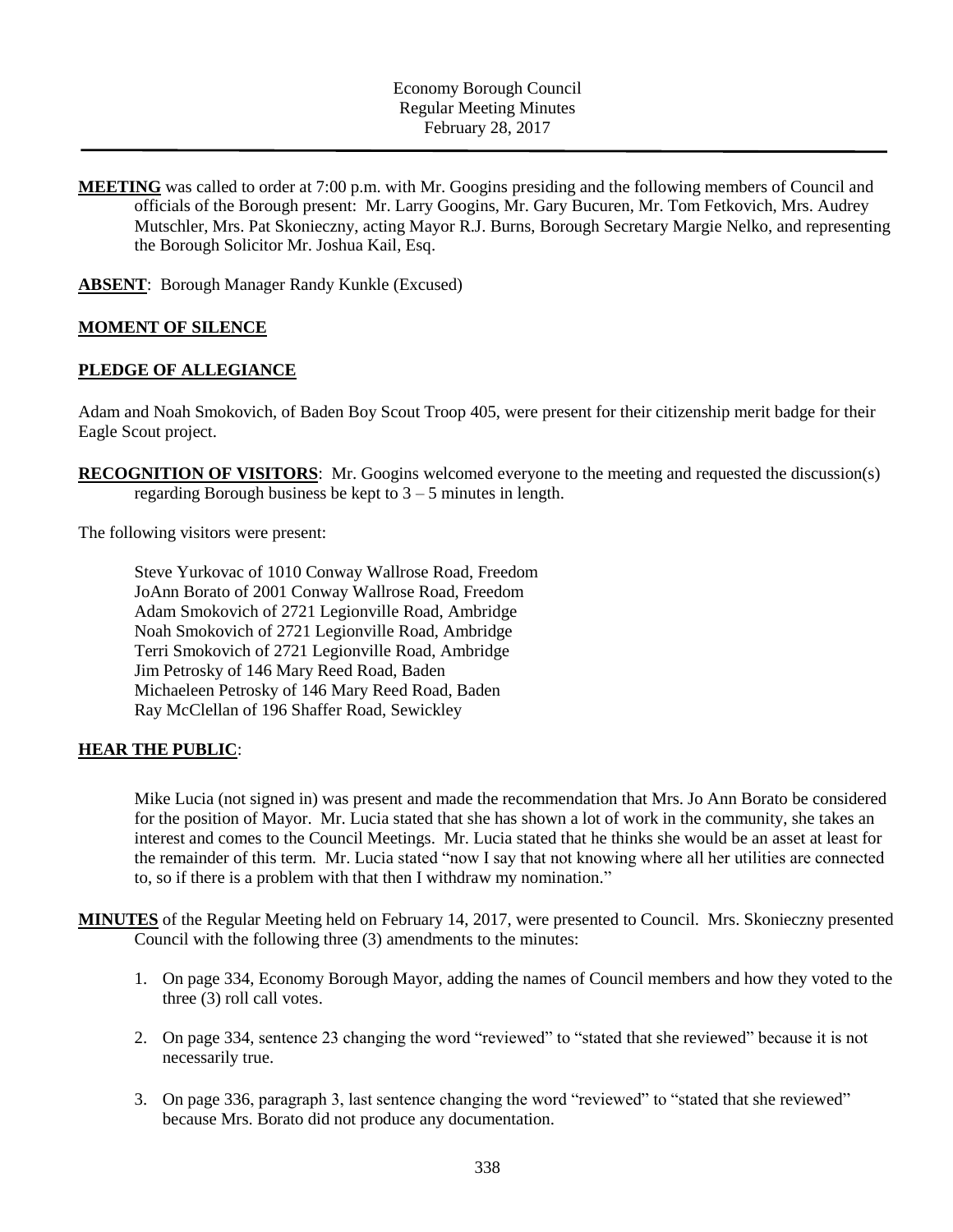Mrs. Skonieczny expressed concerns that at the time Council accepted the resignation of Mayor David Poling by resolution, Mrs. Mutschler informed Council that at that point Mr. Burns became the acting Mayor and as acting Mayor Mr. Burns seconded a motion and voted on three (3) motions. There was some discussion regarding the votes made by Mr. Burns being invalid due to he was not sworn into office. Mrs. Skonieczny and the Borough Solicitor will get together to review this matter. **After some review and discussion, it was the consensus of Council to table the February 14, 2017, minutes until the next regular scheduled meeting of Council.**

- **FINANCE COMMITTEE**: Mr. Bucuren, Chairperson of the Finance Committee, presented Council with an update regarding the following items:
	- 1. Budget Report for the month of January 2017, was presented to Council. Mrs. Mutschler expressed concerns regarding the incorrect date on this report. Mrs. Mutschler stated that she was confused as to why the revenue and expense balances did not match the budget that was approved by Council. Mrs. Mutschler stated that line item no. 332.100, in the amount of \$400.00, is entered as an income on this report and not as an expense which was the way it was recorded at the time of approval. The Borough Secretary explained that this is a revenue and not an expense. After some review and discussion this report was ordered received and filed.
	- 2. Treasurer's Report for the month of January 2017, was presented to Council. After some review, this report was ordered received and filed. Mrs. Mutschler expressed concerns regarding the need to down size the number of bank accounts and questioned the ten dollar fees on some of the accounts. The Borough Secretary explained that the number of bank accounts is one of the items that is listed on the auditor recommendations that has been discussed the last couple of meetings and that the ten dollar fees are due to a lack of activity, which will be refunded at the time a dollar is transferred to those accounts. There was some discussion regarding the flower fund and possibly contacting the individuals who contributed to see how to handle the funds. There was some discussion regarding Mr. Bucuren getting together with the Borough Manager to determine how to down size the number of accounts.

# **ORDINANCE COMMITTEE**: No Report.

- **PARKS and RECREATION COMMITTEE**: Mr. Fetkovich, Chairperson of the Parks and Recreation Committee, advised Council that the Recreation Board will not be able to do Breakfast with the Easter Bunny due to two (2) Board vacancies, one (1) injured member and pressed time frame.
- **PROPERTY and BUILDING COMMITTEE**: Mr. Morrone, Chairperson of the Property and Building Committee, presented Council with updates regarding the following issue(s).
	- 1. Code Enforcement Services The Borough Manager drafted an ad for advertising that was given to the committee. Mr. Morrone requested the ad be distributed to Council for review. Mrs. Mutschler stated that the dates will need changed before advertising.
	- 2. Police Department Door (Back) There was some discussion regarding the time frame for repairs and approximate costs to replace the door. **After some review and discussion, the motion of Mr. Morrone, seconded by Mr. Fetkovich to approve replacing the police department back door subject to the amount not exceeding \$2,500.00 was unanimously carried.**

**PUBLIC SAFETY COMMITTEE**: Mr. Googins, Chairperson of the Public Safety Committee, presented Council with updates regarding the hiring of a full-time police officer. A letter was received from the Civil Service Commission regarding a request to conduct background information for the top three (3) candidates, one (1) being a Veteran. After conducting the background investigations, Chief O'Brien submitted a letter making the recommendation to extend an offer of employment to Mr. Pierson J. Pollock. **After some review and discussion, the motion of Mr. Bucuren, seconded by Mr. Morrone to approve the recommendation of Mr. Pierson J. Pollock was unanimously carried.**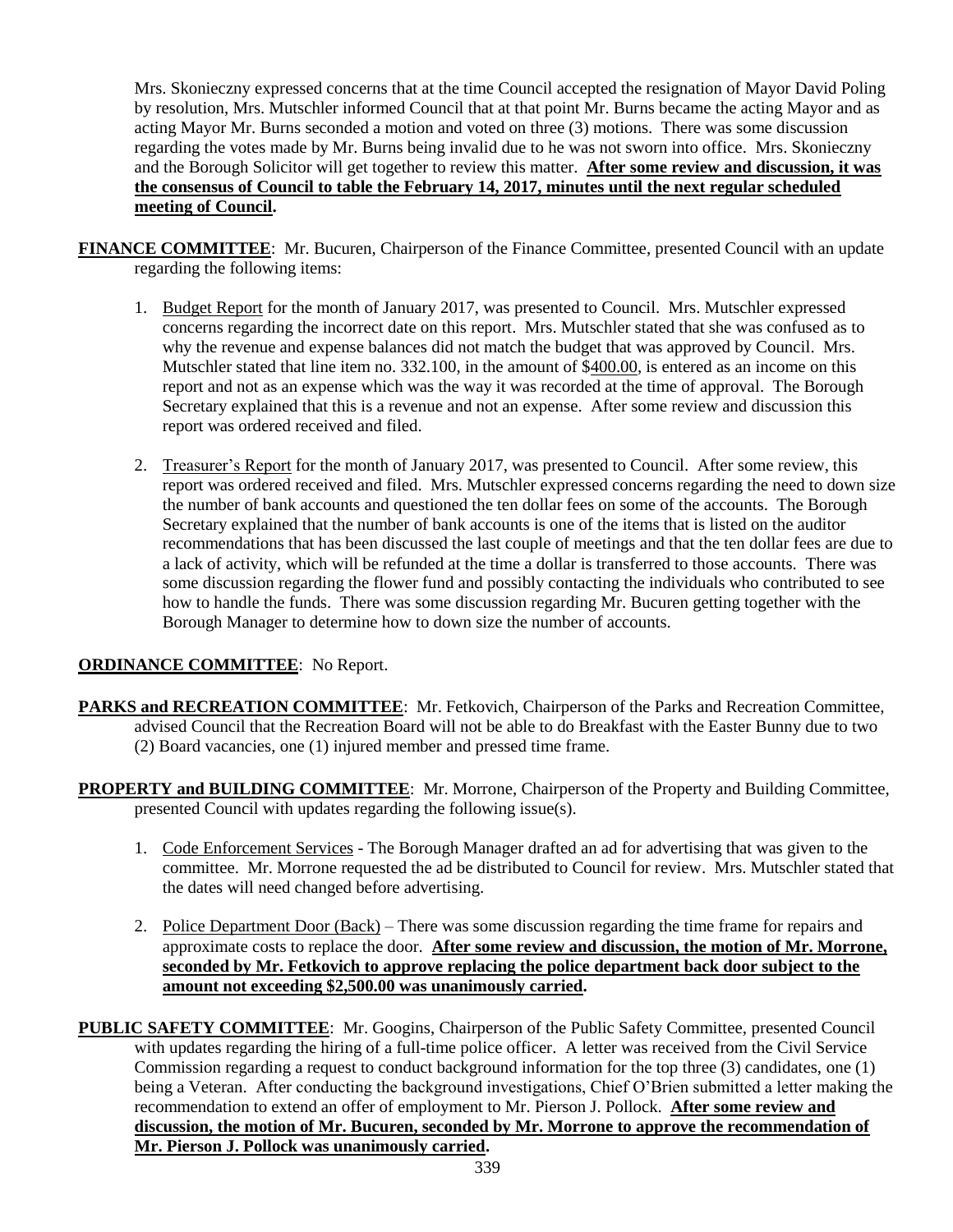- **PUBLIC WORKS (PW) COMMITTEE**: Mrs. Mutschler, Chairperson of the Public Works Committee, presented Council with updates regarding the following issue(s). Mrs. Mutschler requested an executive session to discuss the public works department and office personnel.
	- 1. Public Works Bi-monthly Report After some review and discussion, this report was ordered received and filed.
	- 2. Public Works Position Mrs. Mutschler stated that Mr. Rich Dunn, Public Works Foreman, has narrowed down the applicants to approximately four (4). Mrs. Mutschler recommended evening interviews at a half hour each and stated that Mr. Dunn would receive two (2) hours overtime pay. Mrs. Mutschler stated she could sit in on the evening interviews possibly along with another committee member. There was some discussion regarding whether the interviews would be done during the day or evenings. Mrs. Mutschler stated that the applicants have jobs, so they would have to take time off and may not get the job, it is putting the burden on the applicant. After some review, it was recommended to attempt to have the interviews on the same day during the day and if unable to do so then the evening would be ok.
	- 3. PennDot Bridge Repairs Mrs. Mutschler presented Council with information regarding the upcoming bridge repairs on Big Sewickley Creek Road was presented to Council. There was some discussion regarding the detours. The Borough Secretary was asked to post information on the website.
- **MAYOR'S REPORT**: Acting Mayor Burns presented Council with information he received from Chief O'Brien regarding the purchase of a new police vehicle to replace the vehicle we are getting rid of. A quote was received from Route 33 Auto Mall in the total amount of \$37,883.90 through COSTARS. There was some discussion regarding the disposal of the old vehicle waiting on the return of the Borough Manager.

**SOLICITOR'S REPORT:** The Borough Solicitor presented Council with updates regarding the following issue(s).

- 1. Skonieczny Lawsuit An update will be given in executive session.
- 2. Economy Borough Mayor The Borough Solicitor reviewed the background of the position of (Acting) Mayor and the procedure of appointing a new Mayor. The position was advertised and two (2) applicants have applied. The Borough Solicitor stated that it is appropriate for Council to discuss the matter of the applicants and an appointment would be done by resolution. Mrs. Skonieczny stated that she wanted to discuss the applicant, Mrs. Borato. Mrs. Skonieczny read a portion(s) of the Borough Sewage and Water Ordinance(s). Mrs. Skonieczny discussed the Economy Borough Municipal Authority's (EBMA) Rules & Regulations, which are subject to the Borough Ordinance(s), does not supersede the Ordinance(s) and there is no conflict with the Ordinance(s) on this matter. Mrs. Skonieczny discussed Section 6.6 which states "The main drainage system of every house or building shall be separately and independently connected with the sanitary sewers." and, with this being said, there is a question of the Borough's liability of a potential civil or criminal matter in this case. In order to make it clear for everyone, the Borough Solicitor asked Mrs. Skonieczny if she was charging Council to pursue this matter or if she was bringing this up as a matter of credibility. Mrs. Skonieczny stated that only as a consideration before we appoint somebody as Mayor who is not adhering to our laws. There was some discussion regarding whether or not a resident can tap into your private sewer and what happens if there is a plug five (5) feet from a residence. Mrs. Skonieczny discussed the EBMA's line inspection procedures. Mr. Googins stated that he understands that you are taking an exception to Mrs. Borato being appointed due to this sewage issue. Mrs. Skonieczny stated yes. Mrs. Mutschler stated that there are issues that need to be looked into and that she doesn't want to maybe vote for someone that possibly in six months (6 mths.) it may come back and have egg on her face. Mrs. Mutschler also stated that there are some things that are questionable and that she is not comfortable making a decision on voting for Mrs. Borato based on these questionable items. **After some review the motion of Mrs. Mutschler, seconded by Mr. Bucuren to approve through Resolution No. 459 nominating Mr. Steve Yurkovac, being a registered elector and resident of Economy Borough, to fill the vacancy of Mayor was made.** A roll call vote was requested. **A roll call**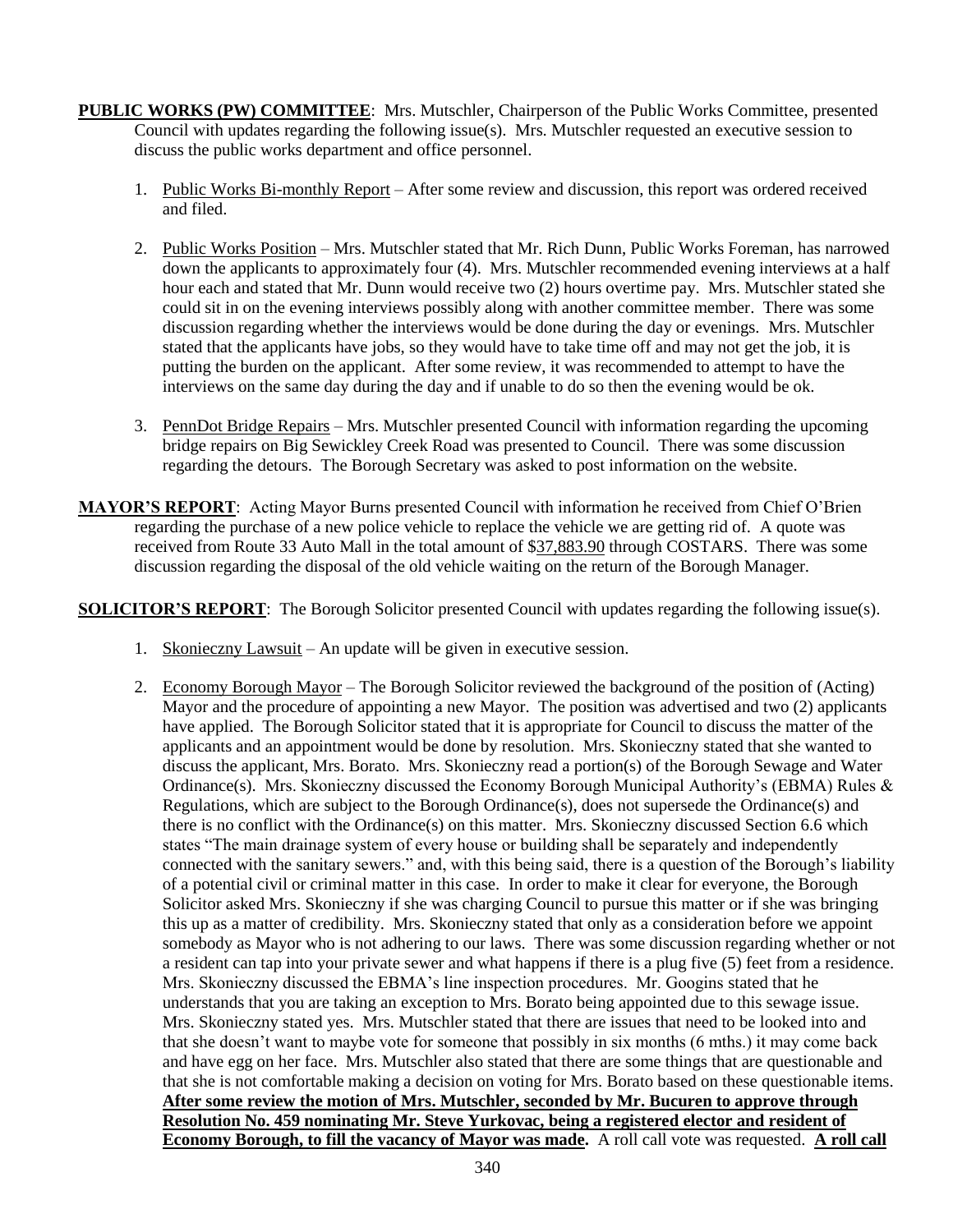### **vote was taken of the members of Council present. The motion tied after receiving three (3) affirmative votes and three (3) negative votes.**

| Mr. Bucuren $-$ Yes | Mr. Fetkovich – No     | Mr. Googins $-$ No      |
|---------------------|------------------------|-------------------------|
| Mr. Morrone – No    | $Mrs.$ Mutschler – Yes | $Mrs.$ Skonieczny – Yes |

Acting Mayor Burns voted against the motion to break the tie. Mrs. Skonieczny stated that this is an invalid vote because he has no power as Mayor because he has not taken an Oath of Office for that position. The Borough Solicitor requested the Borough Secretary, who is a notary for the Borough, to administer the Oath of Office to Mr. Burns for the position of Mayor, which was then given. As a result of Mr. Burns having not yet been sworn in as Mayor the above roll call vote is nullified. A roll call vote was then requested on the motion of Mrs. Mutschler, seconded by Mr. Bucuren to approve through Resolution No. 459 nominating Mr. Steve Yurkovac, being a registered elector and resident of Economy Borough, to fill the vacancy of Mayor was made (as stated above). **A roll call vote was taken of the members of Council present. The motion tied after receiving three (3) affirmative votes and three (3) negative votes. The motion then failed after Mayor Burns voted against the motion to break the tie.**

| Mr. Bucuren $-$ Yes | Mr. Fetkovich – No     | Mr. Googins $-$ No    |
|---------------------|------------------------|-----------------------|
| Mr. Morrone $-$ No  | $Mrs.$ Mutschler – Yes | Mrs. Skonieczny – Yes |

**After some review, the motion of Mr. Morrone, seconded by Mr. Fetkovich to approve through Resolution No. 459 of the Borough of Economy, County of Beaver, Commonwealth of Pennsylvania, nominating Mrs. Jo Ann Borato, being a registered elector, for Mayor was made.** Mrs. Skonieczny noted that she takes exception to appointing somebody as Mayor who is not adhering to our laws. Mrs. Mutschler noted that she takes exception due to there are some things that are questionable and that she is not comfortable making a decision on voting for Mrs. Borato based on these questionable items. A roll call vote was requested. **A roll call vote was taken of the members of Council present. The motion tied after receiving three (3) affirmative votes and three (3) negative votes. The motion then passed after Mayor Burns voted yes to the motion to break the tie.**

| Mr. Bucuren $-$ No  | Mr. Fetkovich $-$ Yes | Mr. Googins $-$ Yes  |
|---------------------|-----------------------|----------------------|
| Mr. Morrone $-$ Yes | Mrs. Mutschler $-$ No | Mrs. Skonieczny – No |

The Borough Solicitor stated that before taking the office of Mayor, a notarized Affidavit of Residency must be completed and delivered to the Borough Secretary. Mrs. Borato stated that she has the document ready. The Borough Solicitor asked the document be kept on file after the Borough Secretary stated that the document satisfied the requirement. An Oath of Office for the position of Mayor was then given to Mrs. Jo Ann Borato by the Borough Secretary.

At this time, Mr. Burns delegated the remaining of the meeting be presided by Mr. Googins.

### **CORRESPONDENCE**:

The Economy Borough Municipal Authority Minutes (EBMA) for January 17, 2017, were presented to Council for review. Mrs. Mutschler explained that she requested a copies of their minutes on a timely basis after the approval for Council and a link to their website be placed on the Borough website.

#### **OLD BUSINESS**:

- 1. Fee Resolution This matter is still on hold due to input from the Planning Commission has not yet been received.
- 2. Vehicle Insurance Deductibles This matter is still on hold until the Borough Manager returns.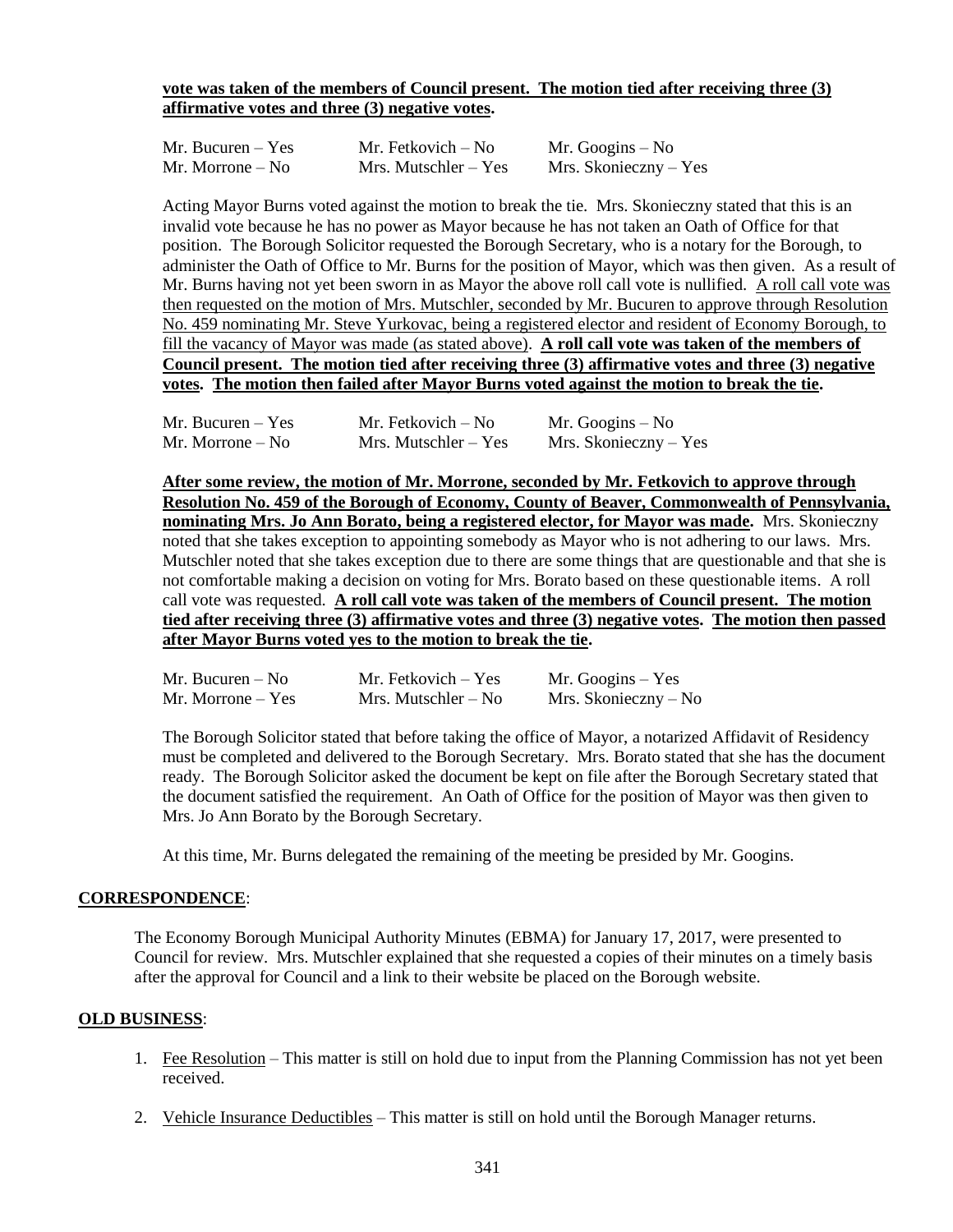- 3. Non-organized Employee Resolution No. 457 This matter including raises, will be discussed in executive session with a possible vote.
- 4. Public Works Department Position This matter was discussed during the Public Works Committee report.
- 5. Borough Auditor Recommendations (Maher Duessel) This matter is on hold until the Borough Manager returns.
- 6. Third-party Code Enforcement Services This matter was discussed during the Property and Building Committee report.
- 7. School Bus Stop Ahead Signs (Rt. 989) The Borough Secretary presented Council with a list of bus stops within Economy Borough from R. J. Rhodes Transit, Inc. After some discussion, the Borough Secretary was asked to provide the Public Works Foreman with a copy of the list.
- 8. 2016 Audit Engagement Letter Signature The Borough Solicitor reviewed the background of an issue with the letter. The Auditors agreed to update the letter to include the statement of "The continuation of our yearly service outlined in this letter is dependent on our appointment as auditors by Borough Council at the reorganization meeting." to satisfy the issue. The Borough Solicitor recommended approval of the letter. **After some review and discussion, the motion of Mr. Morrone, seconded by Mrs. Mutschler to approve the 2016 Audit Engagement Letter with the updated language regarding the reorganization meeting was unanimously carried.** The Borough Secretary was asked to distribute to Council a copy of the signed letter.
- 9. Bonding for Borough This matter is on hold until the Borough Manager returns.

## **NEW BUSINESS**:

- 1. Beaver County Regional COG (BCRCOG) Delegate/Alternate Mr. Googins presented Council with the need to appoint a Delegate and an Alternate for the BCRCOG. **After some discussion, the motion of Mrs. Skonieczny, seconded by Mr. Googins to appoint Mr. Fetkovich as the Delegate and Mr. Morrone as the Alternate representatives to the Beaver County Regional COG was unanimously carried.**
- 2. Conway Elementary School Mrs. Mutschler stated that it has been said that the Conway Elementary School is owned by the Borough of Economy as per an agreement dated from the 1950's. There was some discussion regarding this subject being reviewed about a year ago and the Borough Solicitor did not find any documentation to this matter. After some review, the Borough Solicitor was asked to research this matter which would be something between the Borough and Freedom School District in the 1950's.

# **OTHER BUSINESS**:

Mayor Borato expressed her hopes in working together to move the community forward, by making it a place we show we love our children as it says on our sign and to have more family oriented programs. Mrs. Borato she hopes to serve the Borough well.

**EXECUTIVE SESSION:** Mr. Googins requested Council go into Executive Session regarding a litigation matter and personnel matters regarding the public works and office staff at 8:30 p.m., as per the motion of Mr. Morrone, seconded by Mrs. Mutschler.

On the motion of Mr. Fetkovich, seconded by Mr. Morrone to reconvene at 9:25 p.m. was unanimously carried.

Upon re-entering the public meeting the following items were reviewed: